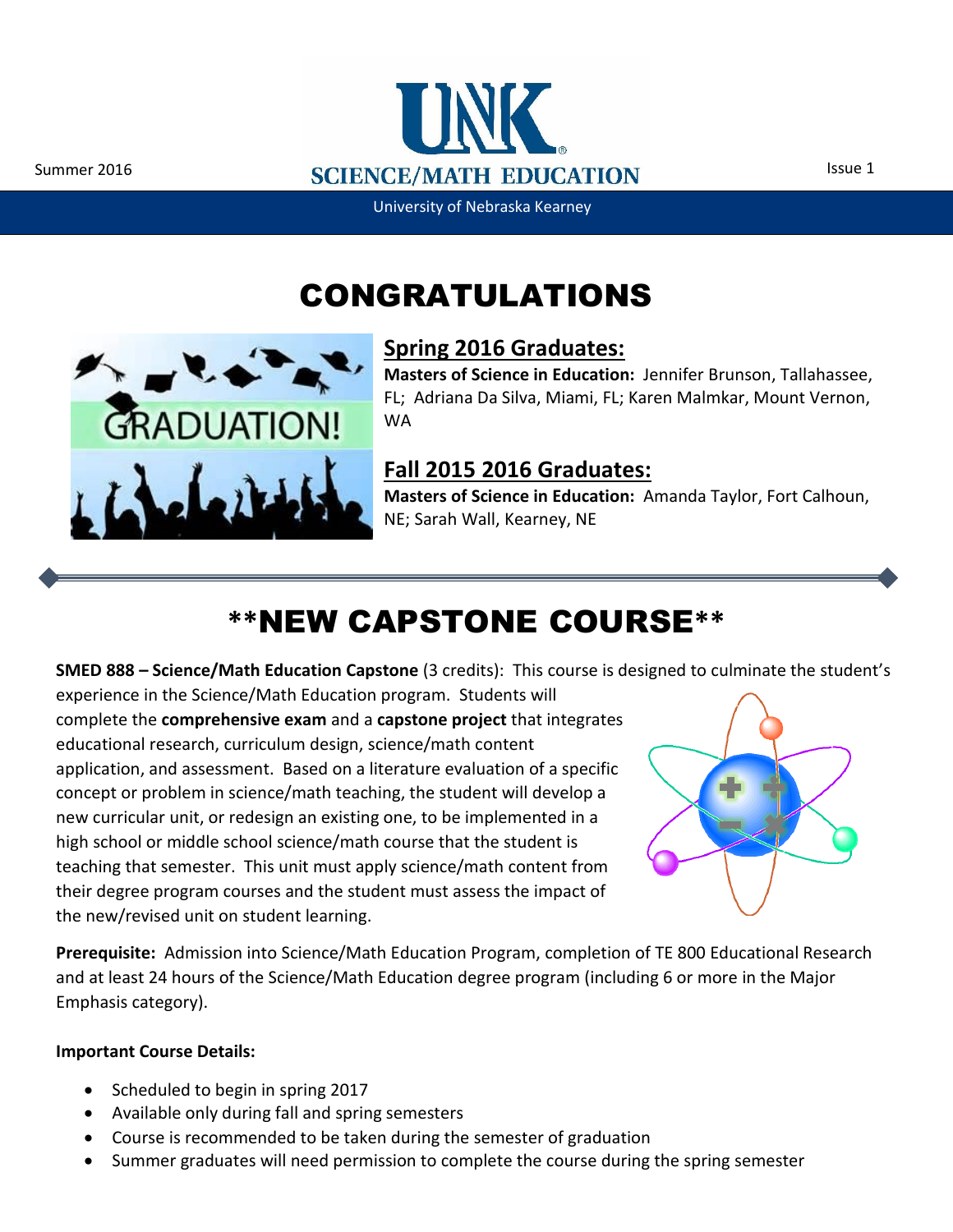#### **CAPSTONE COURSE FOR NEW STUDENTS**

 $\circ$  Starting in the fall of 2016 – students entering the program will be required to complete SMED 888 as a part of their program

#### **CAPSTONE COURSE FOR CURRENT STUDENTS**

- o Students can opt to switch to the new program
- o SMED 888 will replace 3 credit hours of supporting coursework
- o Supporting coursework will still need to be completed within **two** different departments (BIOL, CHEM, MATH, and PHYS) outside the major emphasis

## SUMMER 2016 COMMENCEMENT

#### **Friday, July 29th at 10:00 a.m. in the Ponderosa Room in the Student Union**

We hope you can make it to Kearney for the ceremony held on July 29<sup>th</sup> at 10:00 a.m. in the Ponderosa Room in Nebraskan Student Union. Please let us know if you plan to attend 2016 Summer Commencement.



The deadline for summer graduation is June 15<sup>th</sup>. Apply for graduation in MyBlue. If you missed the deadline to apply for graduation, please contact Jessica Bishop at **bishopis@unk.edu** or (308) 865-8444.

### COMPREHENSIVE EXAMINATION

**Are you planning on graduation in the fall?** Contact Holly Peterson (call 308-865-8043 or email [msedsci@unk.edu\)](mailto:msedsci@unk.edu) to register for comps and to be added to her fall graduation list.

**Exam Format Part 1:** This first part is a closed-book, closed-notes written test that will contain questions on topics relating to one-half to three-fourths of the courses in the student's degree program. Questions are composed by course instructors and compiled by the Program Director. Students may come to UNK to take the test or arrange for a proctor (usually a supervisor, work colleague, or other responsible adult who is not related or married to the student) in order to take the test in their community. **If the student passes in all categories evaluated, then he or she passes the comprehensive exam without needing to take Part 2**.

**Exam Format Part 2:** The format of Part 2 will be determined by the Program Committee but will usually consist of a meeting between the student and the Committee in person or *via* videoconferencing (Skype, Zoom, etc.) during which the student will answer questions posed by Program Committee members. *Part 2 will be focused on topic areas that were determined through the Part 1 grading that did not meet program assessment expectations.*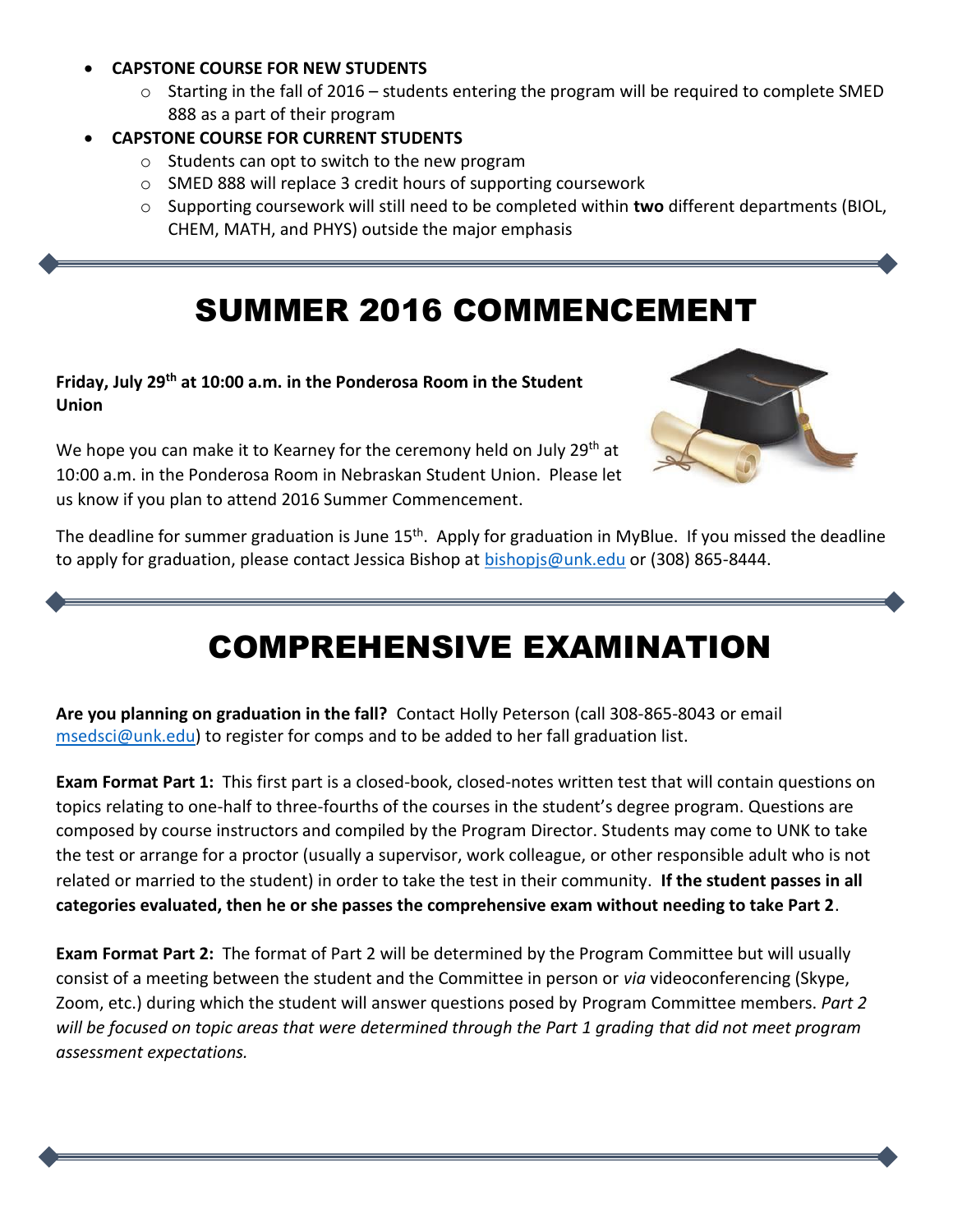# CLASS AVAILABILITY FOR FALL 2016



Registration for fall classes is under way and certain classes are filling up. Classes listed below will help you plan out your schedule for fall.

Biology Classes: **BIOL 802** - [Organic Evolution](http://www.unk.edu/academics/science-math-ed/_files/biol802syll.pdf) **BIOL 803P** - Plant Physiology **BIOL 823** - [Environmental Biology](http://www.unk.edu/academics/science-math-ed/_files/biol823syll.pdf) **BIOL 827** - [Biological Statistics](http://www.unk.edu/academics/science-math-ed/_files/biol827syll.pdf) **BIOL 830P** - Special Topics: Genetics in Popular **Culture BIOL 830P** - Special Topics: Inside your Genetic Code

Teacher Education Classes: **Research Course: TE 800** - Educational Research **Pedagogy Course: TE 804** - [Curriculum](http://www.unk.edu/academics/science-math-ed/_files/te804syll.pdf)  [Development in Multicultural Education](http://www.unk.edu/academics/science-math-ed/_files/te804syll.pdf)

Electives **TE 803** - [Philosophy of Education](http://www.unk.edu/academics/science-math-ed/_files/te803syll.pdf) **TE 805P** - [Overview of Assistive Technology](http://www.unk.edu/academics/science-math-ed/_files/te805psyll.pdf) **TE 808P** - [Human Relations](http://www.unk.edu/academics/science-math-ed/_files/te808psyll.pdf) (1 cr) **TE 810** - Design & Development in Instruction **BIOL 838** - [Essential Human Anatomy](http://www.unk.edu/academics/science-math-ed/_files/biol838syll.pdf) **BIOL 840** - [Infectious Diseases](http://www.unk.edu/academics/science-math-ed/_files/biol840syll.pdf) **BIOL 861P** - [Human Genetics](http://www.unk.edu/academics/science-math-ed/_files/biol861psyll.pdf) **BIOL 877** - [Writing in Science](http://www.unk.edu/academics/science-math-ed/_files/biol877syll.pdf) **BIOL 881** - [Current Issues in Biology](http://www.unk.edu/academics/science-math-ed/_files/biol881syll.pdf) 1 credit hour **(elective course only) BIOL 884** - [Freshwater Management Techniques](http://www.unk.edu/academics/science-math-ed/_files/biol884syll.pdf)

**Pedagogy Course: TE 866** - [Technology Tools for](http://www.unk.edu/academics/science-math-ed/_files/te886psyll.pdf)  **[Teachers](http://www.unk.edu/academics/science-math-ed/_files/te886psyll.pdf)** 

**TE 854** - [Reading in the Content Areas](http://www.unk.edu/academics/science-math-ed/_files/te854syll.pdf) **TE 866** - Motivating the 21st Century Learner **TE 877** - Developing Web-Based Educational Environments

\*\*Classes in the Chemistry Department, the Mathematics & Statistics Department, and the Physics & Physical Science Department will not be offered this fall.

## CLASS AVAILABILITY FOR SPRING 2017

The classes listed below will help you to plan out your spring classes. Spring classes will be available in MyBlue on October 14th and e**arly registration will be October 24 th – November 13th** .





Chemistry Classes **CHEM 820** – Inorganic for HS Teachers I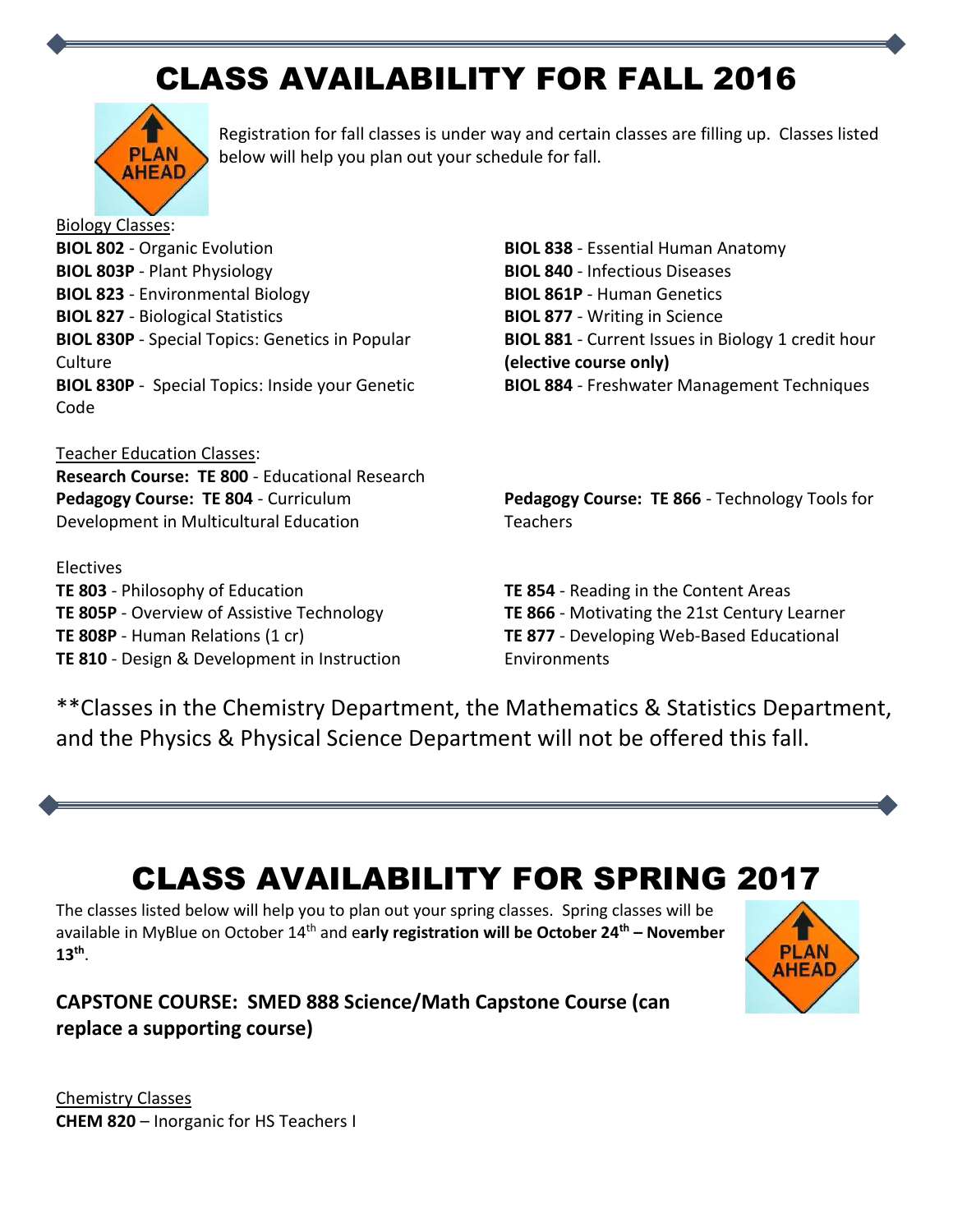| <b>BIOL 861P - Human Genetics</b>                         |
|-----------------------------------------------------------|
| <b>BIOL 863</b> - Biological Perspectives (recommended    |
| for biology and non-biology emphasis students)            |
| <b>BIOL 866 - Functional Morphology</b>                   |
| <b>BIOL 881</b> - Current Issues in Biology 1 credit hour |
| (elective course only)                                    |
| <b>BIOL 883 - Aquatic Trophic Ecology</b>                 |
| <b>BIOL 886</b> - Sexual Selection 1 credit hour          |
|                                                           |
|                                                           |
|                                                           |
| Pedagogy Course: TE 866 - Technology Tools for            |
| <b>Teachers</b>                                           |
|                                                           |
| TE 810 - Design & Development in Instruction              |
| <b>TE 854 - Reading in the Content Areas</b>              |
|                                                           |

Biology Classes:

**TE 808P –** Human [Relations](http://www.unk.edu/academics/science-math-ed/_files/te808psyll.pdf) (1 cr)

\*\*Classes in the Mathematics & Statistics Department, and the Physics & Physical Science Department will not be offered this spring.

### WHAT TO DO WHEN CLASSES ARE FULL?

**TE 870** – Developing Web-Based Portfolios

While the Program Coordinator (Holly Peterson, [msedsci@unk.edu,](mailto:exstromc@unk.edu,) (308) 865-8043) can give you a rough idea of future course rotations and information about current classes, she **cannot** issue any permits for classes or put you on a waiting list. Only Department Chairs can do those things. Contact the appropriate Department Chair for the class you are trying to get into:

**Biology (BIOL) --** Dr. Janet Steele [\(steelej@unk.edu,](mailto:steelej@unk.edu) (308) 865-8325) **Chemistry (CHEM) --** Dr. Scott Darveau [\(darveausa@unk.edu,](mailto:darveausa@unk.edu) (308) 865-8491) **Mathematics & Statistics (MATH) --** Dr. Barton Willis [\(willisb@unk.edu,](mailto:willisb@unk.edu) (308) 865-8868) **Physics/Physical Science (PHYS) --** Dr. Ken Trantham [\(tranthamkw@unk.edu,](mailto:tranthamkw@unk.edu) (308) 865-8278) **Teacher Education (TE) --** Dr. Chris Knoell [\(knoellcm@unk.edu,](mailto:knoellcm@unk.edu) (308) 865-8339)

#### TEXTBOOK INFORMATION

Textbook information for classes can be found on-line at the campus bookstore, [unk.bncollege.com](http://unk.bncollege.com/webapp/wcs/stores/servlet/BNCBHomePage?storeId=87923&catalogId=10001&langId=-1) or through Blackboard at the beginning of each semester. Books can be purchased or rented on-line through the campus bookstore or other sites that sell textbooks